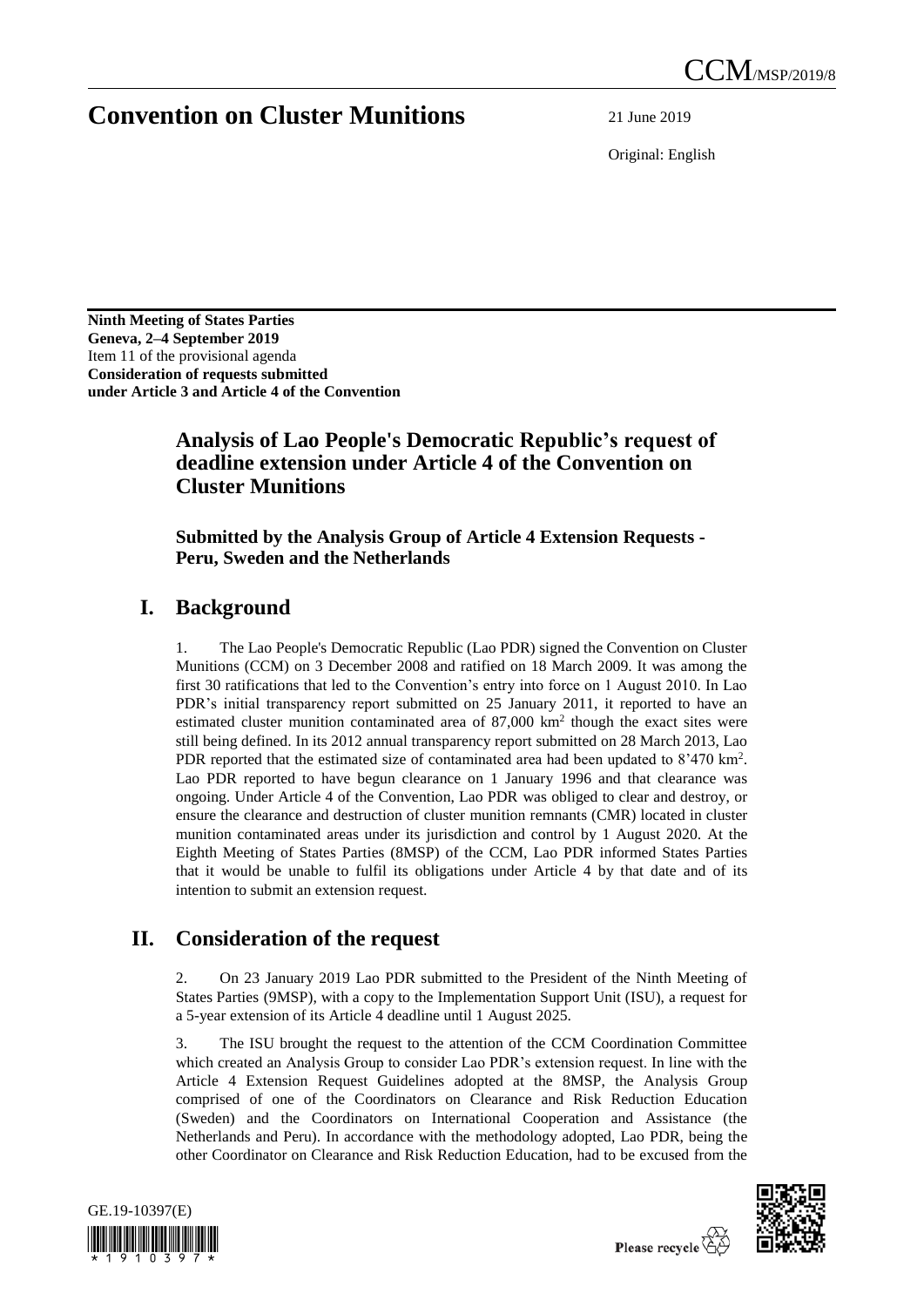Analysis Group of its own request to avoid conflicts of interest in accordance with the methodology of the Analysis Group.

4. Being the first Analysis Group on Article 4 implementation under the Convention, a methodology was created and adopted by the Coordination Committee to be used for all subsequent extension requests, was employed in order to ensure a uniform approach to all requests. The methodology created will be incorporated into the Guidelines and presented to States Parties for adoption at the 9MSP.

5. On 17 January 2019, Lao PDR submitted a first draft to the ISU for an initial assessment. Thereafter, a formal submission was made on 23 January 2019 which was forwarded by the ISU to the Analysis Group for its consideration.

6. In preparation of the preliminary report, the Analysis Group with the support of the ISU held a consultative meeting on 30 January 2019 with three organizations that offer relevant expertise: the International Committee of the Red Cross (ICRC), the Cluster Munition Coalition (CMC), and the Geneva International Centre for Humanitarian Demining (GICHD). Following the meeting, on 5 February 2019 the Analysis Group requested additional information and clarifications from Lao PDR to be included in the request.

7. On 8 February 2019, the Analysis Group held a meeting in Geneva with delegates from Lao PDR's National Regulatory Authority for the UXO/Mine Action Sector (NRA) with the aim to further improve the extension request. Thereafter, a second submission was made on 26 February 2019 that took into account the comments and observations made by the Analysis Group.

8. On behalf of the 9MSP President, the ISU on 26 February 2019 informed States Parties to the Convention that Lao PDR had submitted its extension request and that its request and accompanying annexes had been made available on the Convention's website.

9. Lao PDR's extension request indicates that it has the world's highest level of contamination by unexploded submunitions as a result of the Indochina War of 1964-1973. The request states that although Lao PDR does not yet have a reliable estimate of the extent of its CMR contamination, it believes that CMR contaminated land is approximately 8,470 km<sup>2</sup> . It explains that a National UXO Socio-Economic Impact Survey was conducted in 1996-97 establishing that 15 out of 18 provinces in the country are contaminated. It also indicates that during the period from 2014-2018 Mine Action operators conducted Non-Technical Surveys (NTS) and Technical Surveys (TS) in 10 provinces contaminated with CMR, identifying 9,284 CHAs, equivalent to 85,829 ha, which have all been recorded into IMSMA. The request indicates that these CHAs still remain to be cleared and that the current clearance capacity is approximately 5,000 ha per year. The request further specifies that 41,088 ha of land has been cleared for productive use by all operators between 2010 and 2018 while a total of 518,368 cluster munition remnants have been destroyed.

10. The request highlights that an ongoing nationwide Cluster Munition Remnants Survey (CMRS) is helping define accurate Confirmed Hazardous Areas (CHAs) and should produce an evidence based assessment of the extent of cluster munitions remnants. The request indicates that the adoption by Lao PDR of this evidence-based methodology to survey and clear cluster munition remnants is a significant improvement on the requestbased system used in the past and that its systematic implementation will increase the number of CHAs during the extension period.

11. The request specifies that there is a strong focus on survey during the period of the extension with the survey of six provinces to be completed as soon as possible, followed by the other remaining provinces. It highlights that clearance will take place simultaneously with survey activities to ensure safety of the Lao people.

12. The request indicates the following as impeding circumstances: the magnitude of cluster munition remnants contamination; the need for sustainable resources to implement the new Survey and Clearance procedures; the need to communicate to make sure that the new Survey and Clearance procedures are understood correctly by all partners; the new evidence-based approach to Survey and Clearance has allowed the identification of more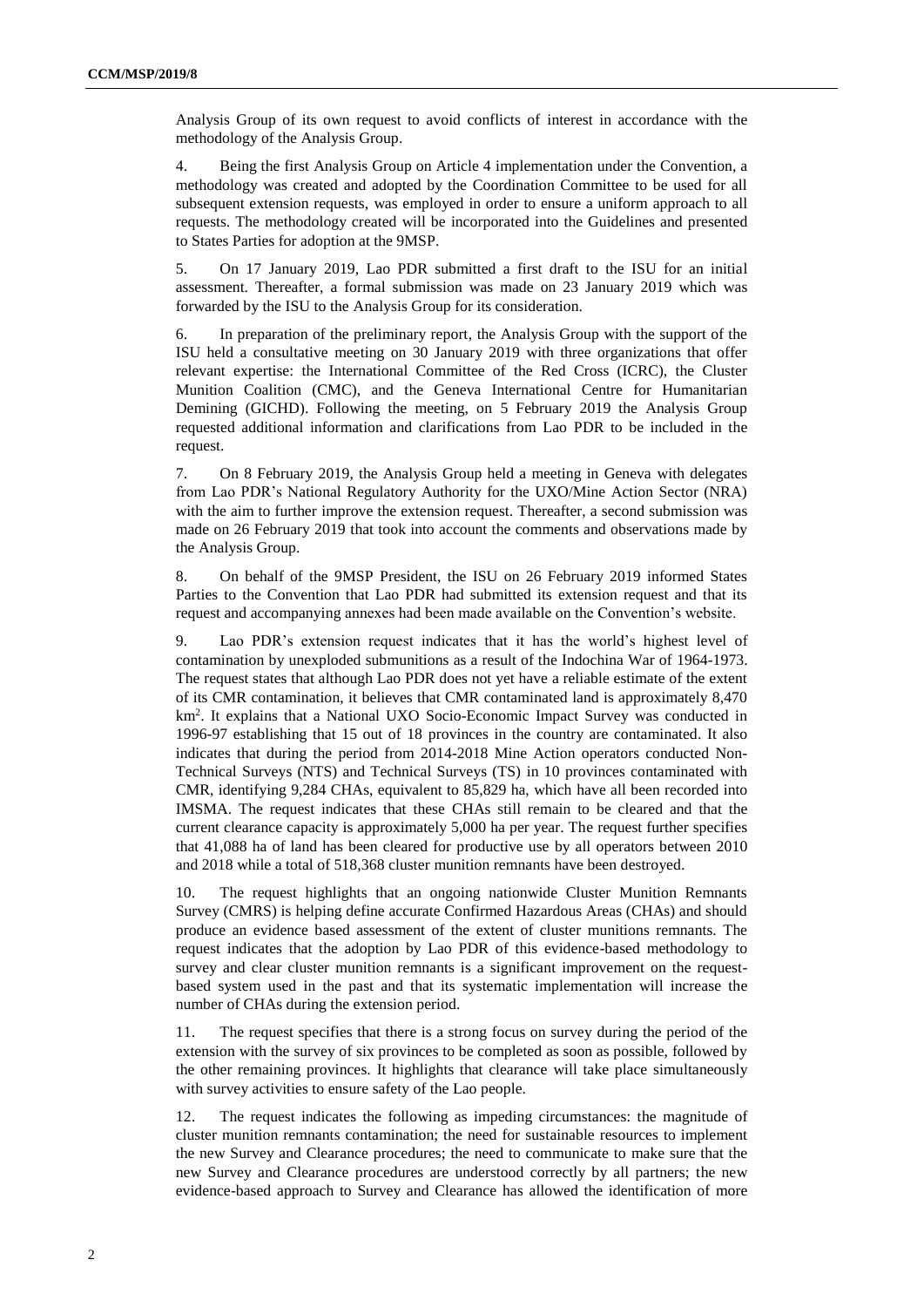CHAs thereby increasing tasks to be prioritized and the need for increased sector coordination to address remaining challenges.

13. The request provides comprehensive information on specific national laws and National UXO/Mine Action Standards in place that take into account the International Mine Action Standards (IMAS).

14. The request outlines a short work plan which indicates in the form of two tables that Lao PDR plans to conduct NTS in 1,463 villages with 25 teams and TS in 2,873 villages with 76 teams during the extension period which will require financial support of USD 42.5 million. The request provides a breakdown per province and Mine Action operator in its Annex 10.

15. The request gives general information in the form of three tables on the financial, technical, material and personnel needs per year. It provides three different 5-year projections of clearance rates of CHAs and the funds needed to achieve each scenario.

16. The request indicates that Lao PDR's resource mobilization strategy will build on the implementation of effective survey and clearance methodologies and much better identified CHAs to maintain the support of current donors and attract those that have left. It also explains that Lao PDR will strive to diversify its sources of funding by reaching out to new donors and exploring new approaches such as engaging with the private sector and foundations.

#### **III. Conclusions**

17. The Analysis Group is fully aware of the challenges that Lao PDR faces in implementing Article 4 through clearing land contaminated with explosive sub-munitions. This is an effort that is likely to continue over many years. Therefore, it will be valuable to improve the understanding of which areas are contaminated and the Analysis Group therefore strongly supports the increased efforts described in the work plan to carry out NTS and TS. At the end of the new requested deadline, there should be an improved understanding of the scope of CMR contamination in Lao PDR.

18. The Analysis Group noted that Lao PDR does not yet have a reliable estimate of the extent of its CMR contamination. It is therefore commendable that Lao PDR has sought the input of all relevant stakeholders to provide a work plan for its extension request that is flexible and can incorporate the further development and implementation of an evidencebased methodology to survey and clear cluster munition remnants. The Group also notes that the plan's success is contingent upon stable funding and retaining strong partnerships with international stakeholders, among other factors needed, to create an environment conducive to increase the capacity and efficiency of clearance activities. In this context, the Analysis Group recommends the establishment of a country coalition in Lao PDR to enhance coordination in implementing the work plan included in its extension request.

19. The Analysis Group notes that the Convention would benefit from Lao PDR reporting annually through its Article 7 reports and at Meetings of States Parties or Review Conferences the following:

(a) Progress made relative to the commitments contained in Lao PDR's work plan during the extension period.

(b) Updated information on remaining contamination disaggregated in a manner consistent with the International Mine Action Standards (IMAS), including land release standards.

(c) Updated detailed annual plans for the implementation of its extension request based on new information gathered from survey activities.

Resource mobilization efforts and external financing received and resources made available by the Government of Lao PDR to support implementation efforts.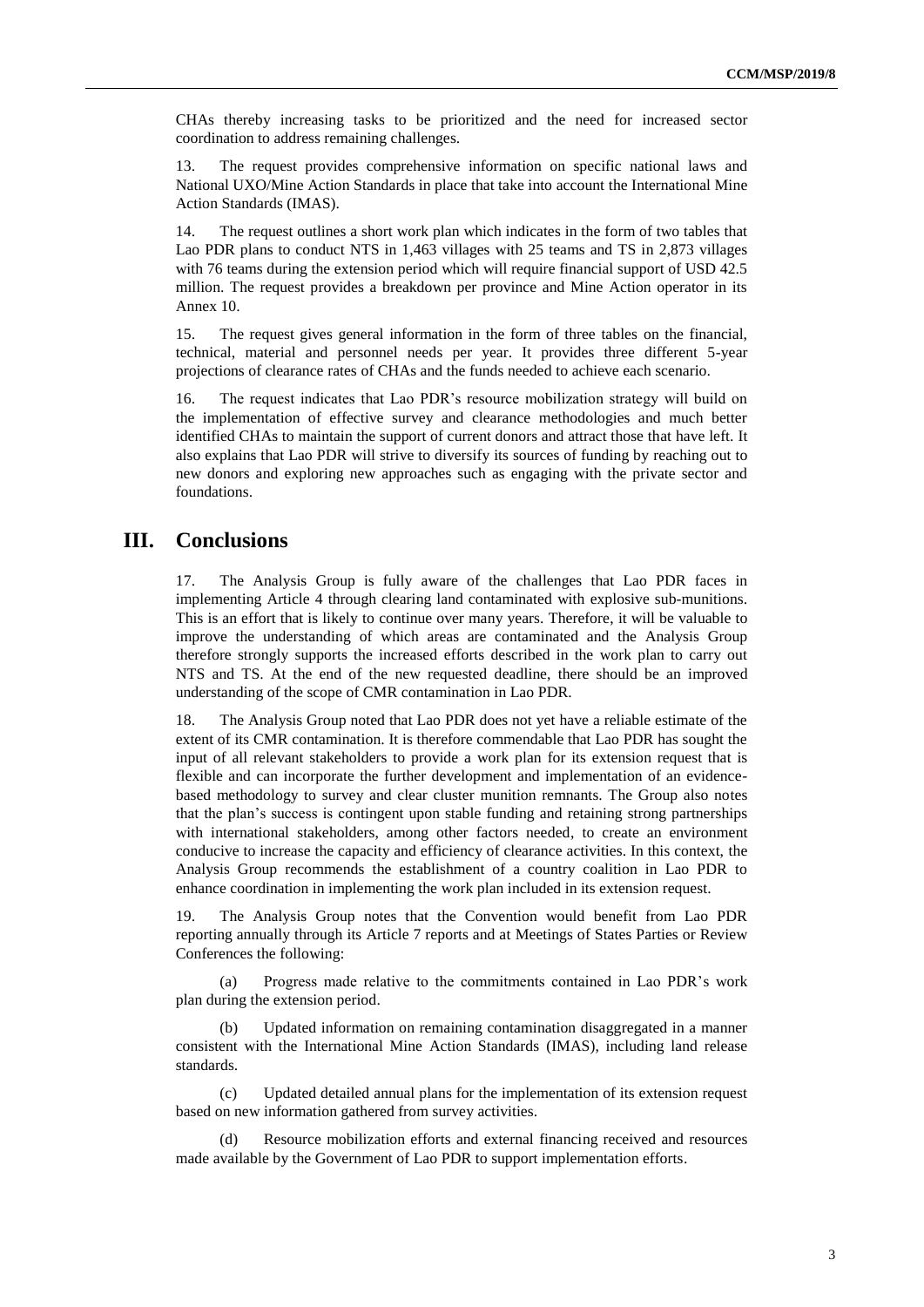(e) Information on Lao PDR's efforts to ensure that UXO and explosive submunitions clearance and support victims is considered within national development plans and other relevant plans which may benefit Lao PDR's resource mobilization efforts.

(f) Other relevant information.

20. The Analysis Group notes the importance of, in addition to Lao PDR reporting to the States Parties as noted above, keeping the States Parties regularly apprised of other pertinent developments as necessary.

### **IV. Draft Decision on the Article 4 Extension Request submitted by Lao PDR**

21. The Meeting assessed the request submitted by Lao PDR for an extension of its deadline for completing the clearance and destruction of cluster munition remnants in accordance with Article 4.1 of the Convention, agreeing to grant the request for an extension until 1 August 2025.

22. In granting the request, the Meeting noted that, even with consistent and sizeable efforts having been undertaken, Lao PDR still faces significant remaining challenges in order to fulfil its obligations under Article 4.

23. In granting the request, the Meeting noted that, while Lao PDR does not yet have a reliable estimate of the extent of its CMR contamination, it is commendable that Lao PDR has sought the input of all relevant parties to develop and implement an evidence-based methodology to survey and clear cluster munition remnants.

24. Also in granting the request, the Meeting further noted that Lao PDR's commitment to carrying out and gradually expanding its Cluster Munition Remnants Survey (CMRS) to all provinces should produce an evidence-based assessment of the extent of CMR contamination nationwide.

25. In granting the request, the Meeting noted Lao PDR's commitment to regularly report on progress in carrying out the CMRS, sharing its outcomes and to provide to the States Parties with a revised work plan, schedule and budget. In addition, the Meeting noted that all would benefit from progressively clearer information being used by Lao PDR to develop a single national clearance plan that takes into account the proficiencies and strengths of all the stakeholders.

26. Also in granting the request, the Meeting commends Lao PDR for its comprehensive national laws and National UXO/Mine Action Standards in place that take into account the International Mine Action Standards (IMAS).

27. In granting the request, the Meeting noted that Lao PDR highlighted a number of challenges to which several strategies have been outlined.

28. In this regard, the Meeting noted that the Convention would benefit from Lao PDR reporting annually through Article 7 reports and at Meetings of States Parties or Review Conferences on the following:

(a) Progress made relative to the commitments contained in Lao PDR's work plan during the extension period.

(b) Updated information on remaining contamination disaggregated in a manner consistent with the IMAS, including land release standards.

Updated detailed annual plans for the implementation of its extension request based on new information gathered from survey activities.

(d) Resource mobilization efforts and external financing received and resources made available by the Government of Lao PDR to support implementation efforts.

(e) Information on Lao PDR's efforts to ensure that UXO and sub-munitions clearance and support victims is considered within national development plans and other relevant plans which may benefit Lao PDR's resource mobilization efforts.